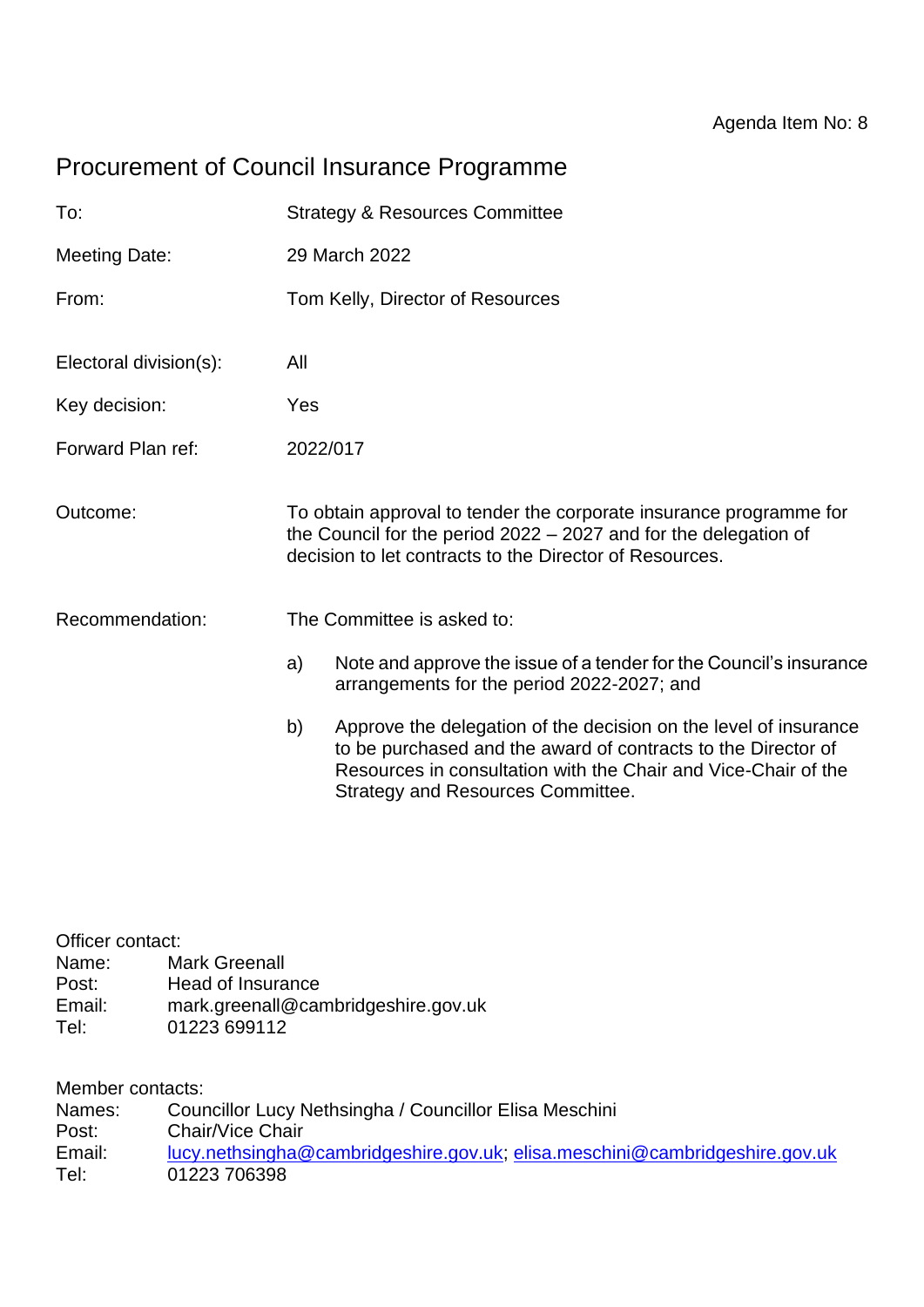# 1. Background

- 1.1 The Council's current insurance programme expires on 30th September 2022, it was last tendered in 2017. It is proposed that a tender process is undertaken to procure contracts of insurance to replace existing arrangements.
- 1.2 At last renewal in October 2021, the Council paid £1,086k in insurance premiums. The Council has for many years held large self insured retentions (excesses) on material damage and liability insurance policies in order to contain the cost of insurance spend and balance internal and externally insured risks.
- 1.3 The insurance market for public sector risks is currently relatively adverse with insurers requiring high premium levels and large self insured retentions especially on material damage and liability risks.
- 1.4 Ahead of tender preparations we have reviewed the Council's tolerance to financial risk, the level at which it buys insurance and what insurance it buys. As a result of this work, with the support of the Council's appointed insurance brokers, we will design a revised insurance programme which will serve, based on actuarial assessments of the Council's historic claims performance, to best manage the overall total cost of insurable risk.
- 1.5 The Council's Insurance Service, working with appointed insurance brokers, will lead the procurement exercise with the support of Procurement colleagues undertaking a compliant marketing exercise engaging insurers within the public sector market. The tender will be issued to the market by May 2022 with responses due July 2022 for assessment and decision by end August 2022. The new contracts of insurance will commence on 1st October 2022 with an intended duration of 3 years with an option to extend for up to 2 further years.
- 1.6 Not all insurance policies will be subject to a full tender process. The following specified risk areas will be subject to a request for quotation process led by brokers with procurement oversight. This is due to their specialist nature and limited market availability for the cover required by the Council. Due to the level of premium spend for these covers there is assessed to be no material impact on the council as a result of this approach
	- Terrorism, estimated annual spend £6k p.a
	- Fine Art, estimated annual spend £13k p.a
	- Solar, estimated annual spend £18k p.a.
- 1.7 It is essential that the Council has in place a robust programme for protection against the financial exposure to insurable risks, alternative programme and design structures will be considered and the final structure will be agreed by the Director of Resources in consultation with the Chair and Vice-Chair

### 2. Main Issues

### Insurance Market

2.1 The public sector insurance market remains limited in the number of insurers operating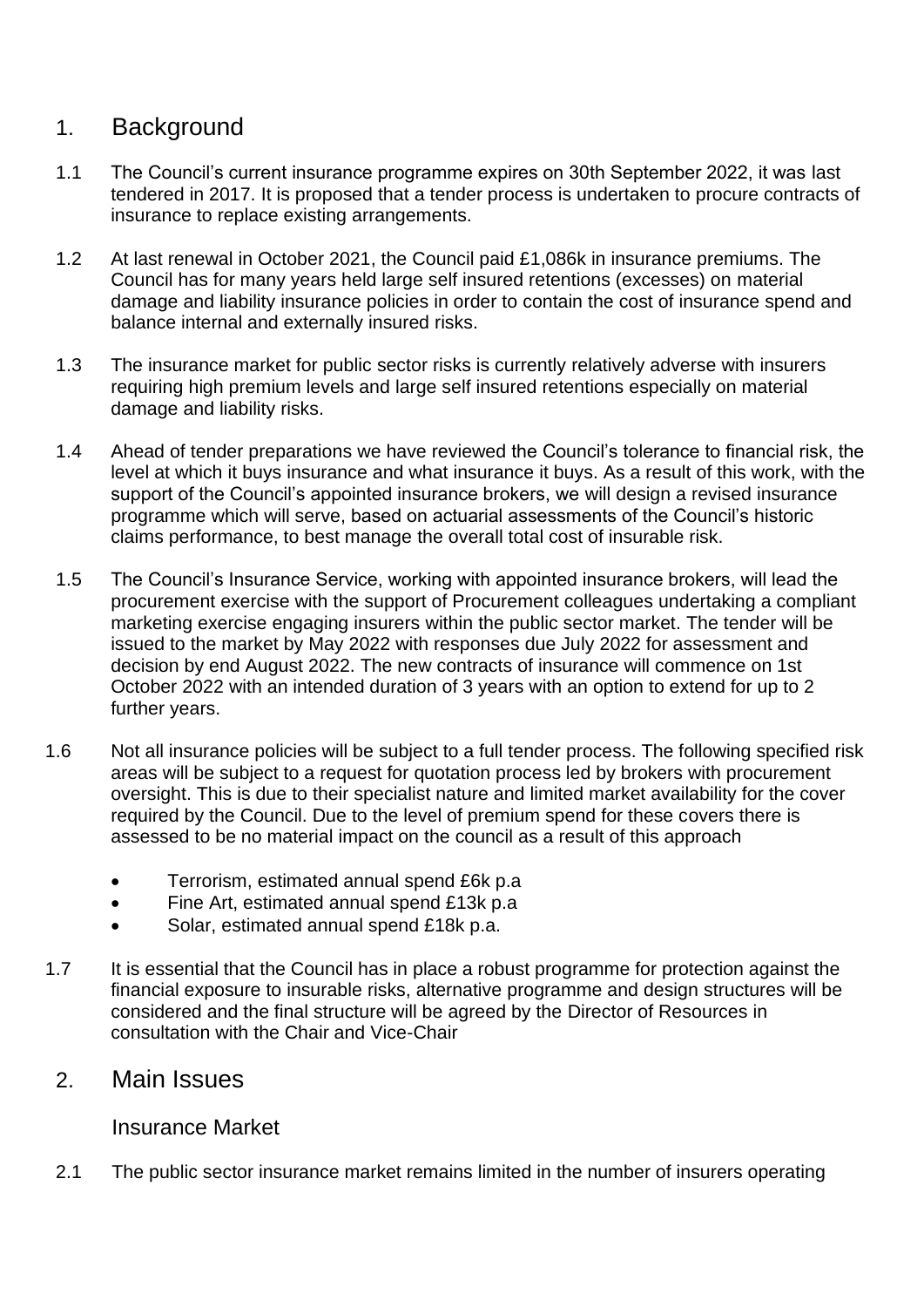within the space. Traditional insurers have recently been joined by new market entrants who are providing additional capacity but overall competition remains limited.

- 2.2 There is a reluctance from general market insurers to operate in the local authority space due to the risks associated with local authority operations, particularly highways and children's social care.
- 2.3 Alternative risk transfer models have been investigated, most recently the Local Government Mutual (supported by the LGA). However these have not resulted in sufficient capacity within the market to be capable of offering a meaningful alternative to traditional insurance and at the time of this report there is no viable alternative to the purchase of insurance protection.
- 2.4 A significant increase in losses both domestic and worldwide has led to a general reduction in capacity and increase in premium rates. Insurers are being more selective of the risks that they choose to insure and have a general expectation of the insured taking a larger proportion of the risk through self insured retentions
- 2.5 We are currently expecting significant increases in material damage and liability insurance premium rates as a result of claims inflation, reinsurance cost increases and the ongoing limited public sector market.

### Risk Financing

- 2.6 Currently the Council retains the first £260k of all material damage claims and £750k of all liability claims. The amount the Council pays in retained claims in any one insurance period is capped by an aggregate deductible set at £790k and £5m respectively. The Council funds the self insured retention risks within its insurance reserves undertaking actuarial review of the amount of top-up required annually to the reserve each year.
- 2.7 Other insurance policies are subject to lower levels of excess as befits the risks associated with them and the inability to make meaningful premium savings by virtue of an increase in self insured retention.
- 2.8 It should be noted that the liability insurance deductible was increased by insurers in 2020 in response to a deteriorating claims experience driven by a number of larger liability claims, predominantly on the highways.

#### Insurance Programme Design

- 2.9 The Council will place to market a tender specification requesting cover for the key areas of insurable risk. Following consideration by the Insurance Service, other than the offsite travel policy purchased solely for use by schools, it is not proposed at this time that any insurance policies are lapsed and not insured, see 2.12 below.
- 2.10 We have instructed an insurance actuary to review the Council's material damage and liability claims histories and provide guidance as to the suggested level of self insured retention for these insurances. The balance of the Council's insurance covers have significantly less risk attached to them and do not command the same level of self insurance and were not considered by the actuary.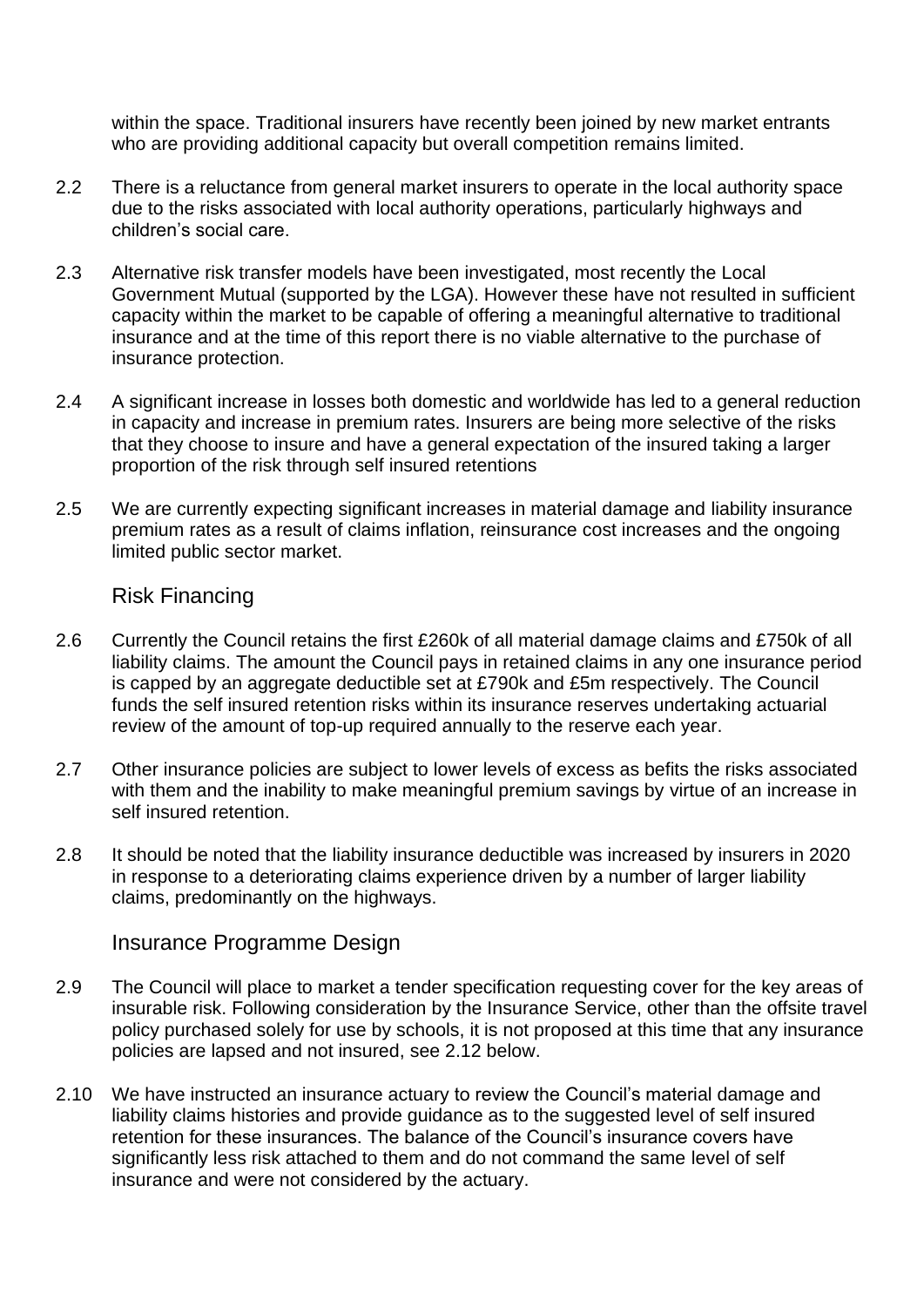2.11 When considering the level of self insured retention we have reviewed the likely retained claims costs to the Council of the retention against the insurers premium requirements. On assessment we have selected retention levels for material damage and liability risks based on the cost of retained risks and premium when added together. Savings in premiums from higher retention levels may not necessarily be sufficient to justify the additional exposure on the Council's insurance funds. Following this work it is proposed that the Council will place before the market the following deductible options:

| Material Damage | Option 1<br>Option 2<br>Option 3 | £100k Deductible<br>£250k Deductible<br><b>Bidder specified variant</b> |
|-----------------|----------------------------------|-------------------------------------------------------------------------|
| Liability       | Option 1<br>Option 2<br>Option 3 | £500k Deductible<br>£750k Deductible<br><b>Bidder specified variant</b> |

The tender presentation will include actuary suggested aggregate deductibles although from experience the market will provide terms with each bidder setting their own assessment of aggregate deductible. As part of the evaluation process work will be undertaken to assess the cost of each variation offered by the market.

- 2.12 With effect of 1<sup>st</sup> April 2022 schools will be insured in on a standalone insurance framework, removing them from the Council's main insurance programme. This outcome has been reached to ensure that the Council was able to offer the most comprehensive and cost effective insurance provision for schools and given national developments in the schools insurance market and that the responsibility and decision-making on insurance is for schools themselves. The framework cover provided to the schools from 1<sup>st</sup> April 2022 will result in lower insurance costs than would be achieved by using the Council's insurance arrangements or the alternative Risk Pooling Arrangement operated by the Education Funding Agency.
- 2.13 As a result of the removal of schools from the insurance arrangements there is likely to be a significant reduction in the risk exposure on material damage insurance which will result in premium savings. We have considered actuarial advice and given the lower risks associated with the remaining Council's property portfolio there is not expected any benefit to the Council of taking a deductible in excess of the current levels on material damage insurance.
- 2.14 The Council's liability risk exposure is primarily centred around highways and social care risks, it is not expected that the removal of schools will have a significant impact on the level of self insured retention. As a result it is recommended that we place market options based on the current level of retention and for comparative purposes reduced level.

## 3. Alignment with corporate priorities

- 3.1 There are no significant implications for the following corporate priorities
	- Communities at the heart of everything we do
	- A good quality of life for everyone
	- Helping our children learn, develop and live life to the full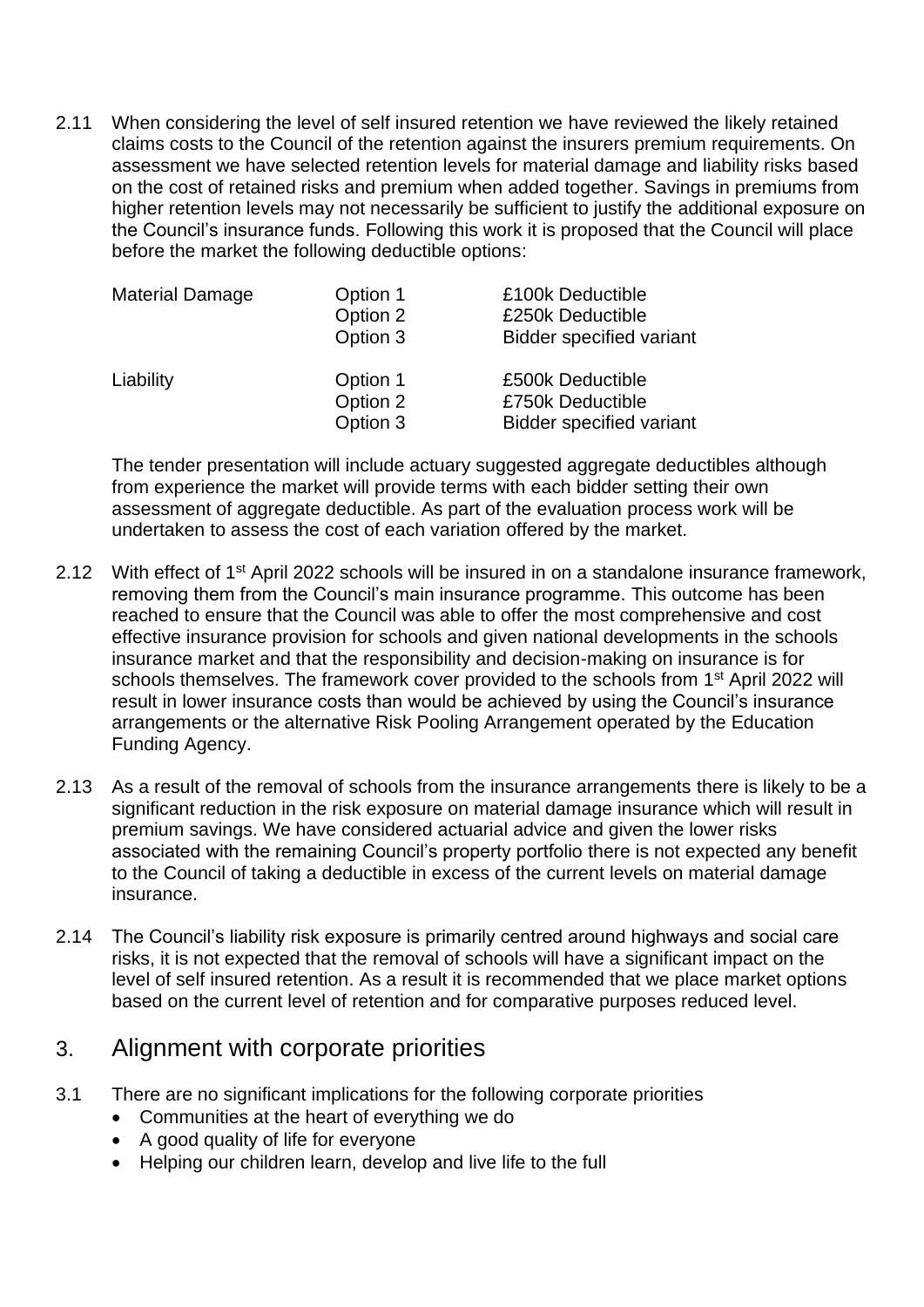- Cambridgeshire: a well-connected, safe, clean, green environment
- Protecting and caring for those who need us

# 4. Significant Implications

#### 4.1 Resource Implications

The following bullet points set out details of significant implications identified by officers:

- It is expected that overall the total cost of the Council's insurance arrangements will decrease compared to previous years. The decrease will be driven by the removal of schools from the programme. However the level of decrease will be reduced by virtue of the harsh market conditions.
- The premium costs for 2021/22 were £1,086K, at present the best estimate of the level of premium spend, excluding schools, for 22/23 is £810k, this is based on current deductible levels and whilst this takes account of inflationary factors we are not able to provide significant assurance as to the accuracy of this estimate as it is dependent on market factors, tender responses and ultimate programme design recommended during tender evaluation.
- It is believed that the overall level of the Council's self insured retention moving forward will reduce due to the removal of school risks from material damage cover.
- The Council retains appropriate levels of budget for insurance premium spend to cover the expected cost of its insurance for the 2022/23 insurance period.

#### 4.2 Procurement/Contractual/Council Contract Procedure Rules Implications

Procurement to be managed in compliance with the Council's contract regulations and the Public Contracts Regulations 2015. The key risks arising from this procurement are as follows:

| Insurance team fails to oversee  | Process is being managed by Head of                 |
|----------------------------------|-----------------------------------------------------|
| robust tender process leading to | Insurance in consultation with Procurement and      |
| breach of regulations            | Council appointed insurance brokers to ensure       |
|                                  | full compliance with contracting regulations.       |
| Poor evaluation and decision     | Evaluation will be undertaken in consultation       |
| making result in increased       | with appointed insurance brokers to ensure          |
| insurance costs over life of     | errors or omissions in bids are identified and      |
| contract                         | final recommendations represent most                |
|                                  | economically advantageous outcome for the           |
|                                  | Council.                                            |
| Poor financial evaluation leads  | Working with appointed actuaries the Council is     |
| to selection of inappropriate    | undertaking a review of insurance self insured      |
| levels of self-insurance leading | retention levels across long term claims spend      |
| to higher lifetime costs         | within liability and property risks to ascertain an |
|                                  | appropriate level of self-insurance for the         |
|                                  | Council in the future. This information will then   |
|                                  | be utilised to review bids received to ensure       |
|                                  | appropriate retention levels are selected.          |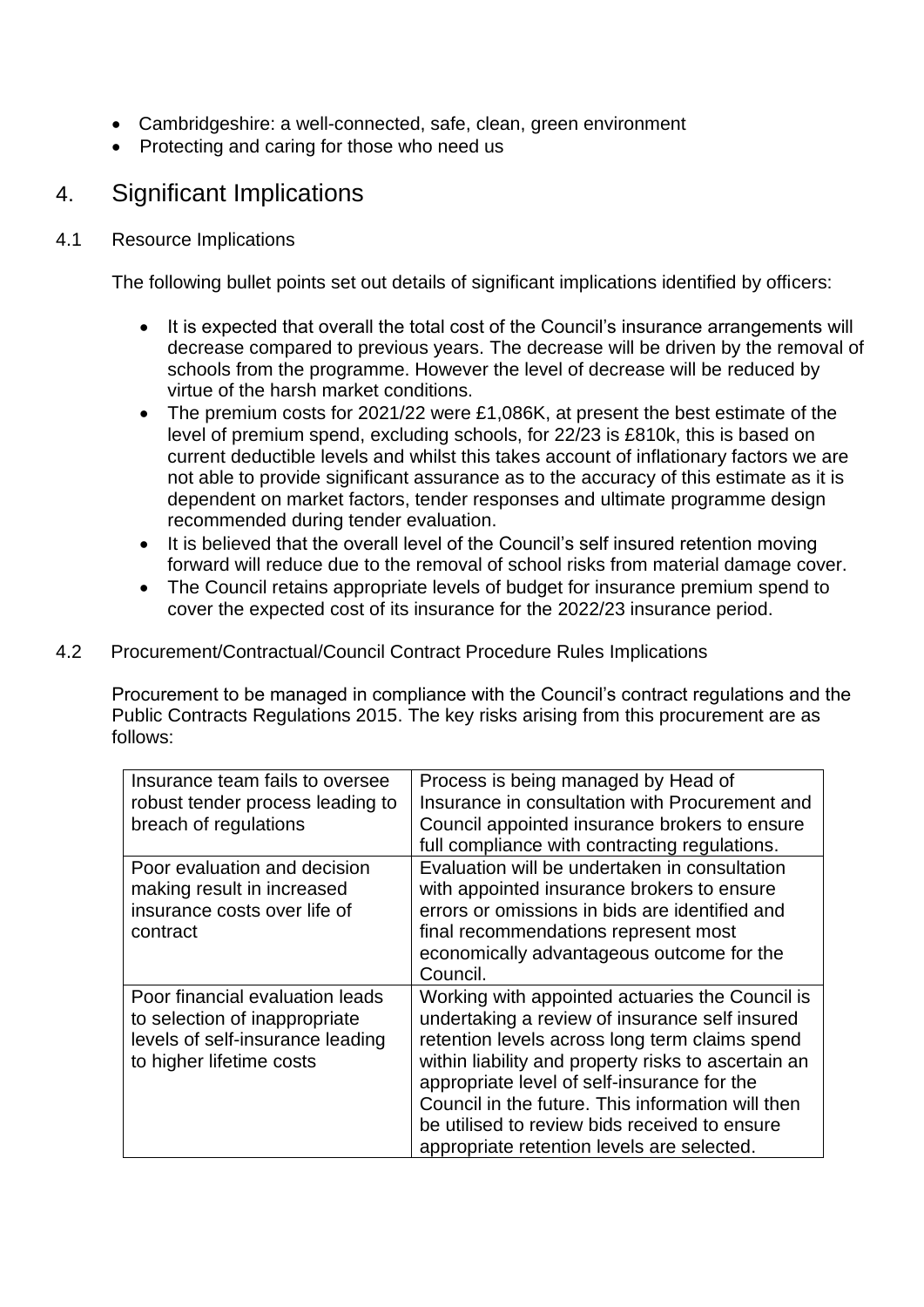Working with procurement colleagues the Insurance Team have considered social value within this procurement. It is considered that there are limited social value opportunities arising in this market. The provision of insurance is essentially a contract of performance in the event of a loss or liability arising and scope for social value in these contracts is not well developed. We are however aware that some providers do provide volunteer time, charitable donations and other support for local causes within their operating areas and we will consider that within the evaluation criteria as the project develops.

#### 4.3 Statutory, Legal and Risk Implications

The Council is only required by statute to hold fidelity guarantee insurance. The need to hold employers' liability insurance is exempted by statute however the Council purchases this cover as a matter of financial prudence.

The Council can also claim an exemption from the provisions of the Road Traffic Act in respect of the need to have motor insurance when a vehicle is used on business. However as there may be instances when a vehicle is not strictly being driven on business and due to the significant financial risks associated with vehicle use the Council retains insurance on its fleet.

The key risks arising from this procurement are as follows;

| The Council receives no bids<br>from insurers for certain key or<br>required insurances                                                                    | The market remains competitive for all classes<br>of insurance business and whilst premiums are<br>increasing there is no expectation that the<br>Council will fail to purchase insurance cover for<br>any key insurance policy. |
|------------------------------------------------------------------------------------------------------------------------------------------------------------|----------------------------------------------------------------------------------------------------------------------------------------------------------------------------------------------------------------------------------|
| The insurance cover offered by<br>the market includes significant<br>exclusions not currently in place<br>which impact upon the Council's<br>risk exposure | At this time we are not aware of any major<br>market changes to insurance cover or policy<br>wordings that would materially increase the<br>Council's risk exposure.                                                             |

4.4 Equality and Diversity Implications

There are no significant implications within this category.

4.5 Engagement and Communications Implications

There are no significant implications within this category.

4.6 Localism and Local Member Involvement

There are no significant implications within this category.

4.7 Public Health Implications

There are no significant implications within this category.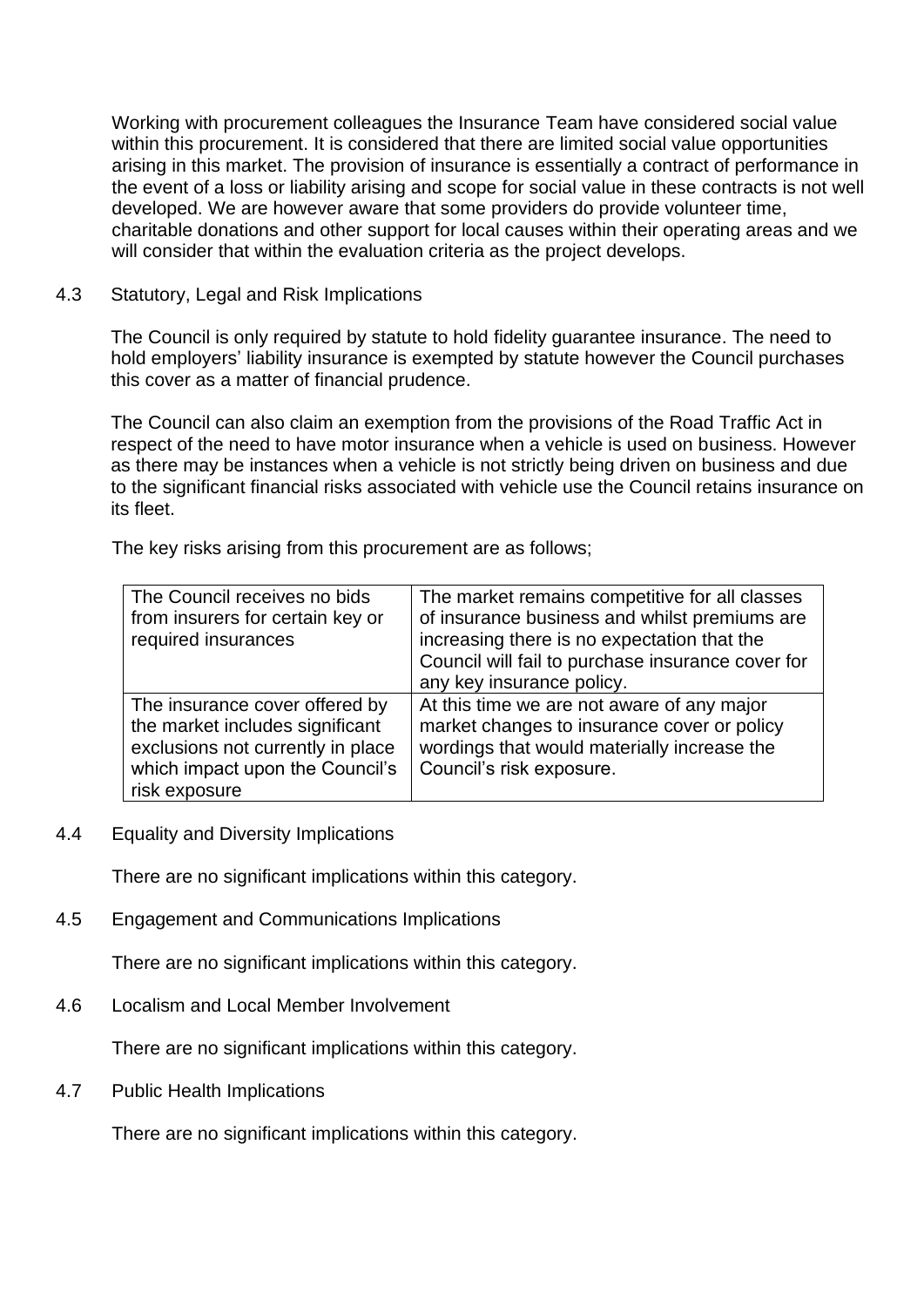- 4.8 Environment and Climate Change Implications on Priority Areas
- 4.8.1 Implication 1: Energy efficient, low carbon buildings. Positive/neutral/negative Status: Neutral Explanation: No direct impact
- 4.8.2 Implication 2: Low carbon transport. Positive/neutral/negative Status: Neutral Explanation: No direct impact
- 4.8.3 Implication 3: Green spaces, peatland, afforestation, habitats and land management. Positive/neutral/negative Status: Neutral Explanation: No direct impact
- 4.8.4 Implication 4: Waste Management and Tackling Plastic Pollution. Positive/neutral/negative Status: Neutral Explanation: No direct impact
- 4.8.5 Implication 5: Water use, availability and management: Positive/neutral/negative Status: Neutral Explanation: No direct impact
- 4.8.6 Implication 6: Air Pollution. Positive/neutral/negative Status: Neutral Explanation: No direct impact
- 4.8.7 Implication 7: Resilience of our services and infrastructure, and supporting vulnerable people to cope with climate change. Positive/neutral/negative Status: Neutral Explanation: No direct impact

Have the resource implications been cleared by Finance? Yes Name of Officer: Tom Kelly

Have the procurement/contractual/ Council Contract Procedure Rules implications been cleared by the Head of Procurement? Yes Name of Officer: Claire Ellis

Has the impact on statutory, legal and risk implications been cleared by the Council's Monitoring Officer or LGSS Law? Yes Name of Legal Officer: Fiona McMillan

Have the equality and diversity implications been cleared by your Service Contact? Yes Name of Officer: Tom Kelly

Have any engagement and communication implications been cleared by Communications? Yes

Name of Officer: Christine Birchall